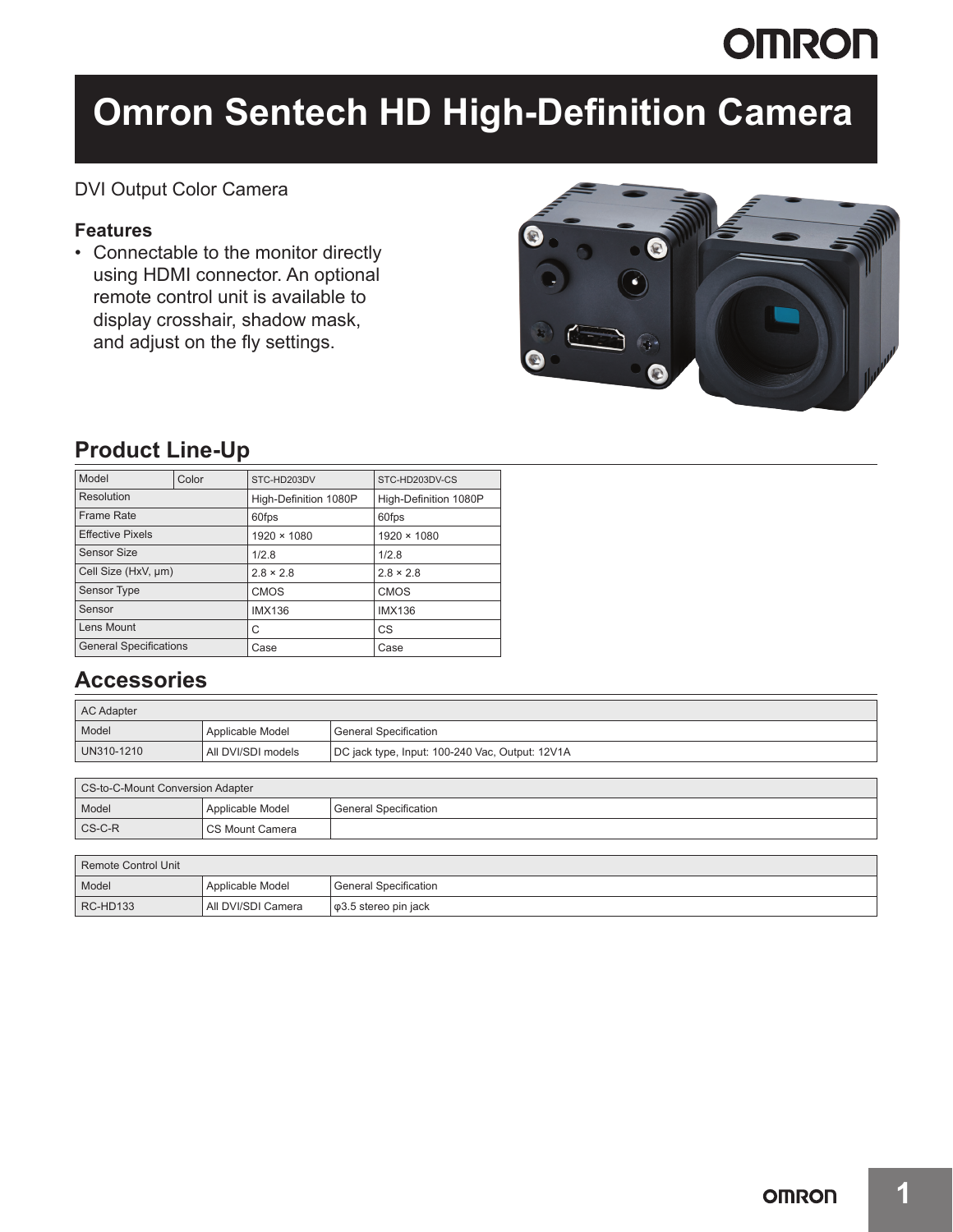### **Omron Sentech HD High-Definition Camera**

# **External Connector Specification**

External Link Connectors HDMI connector: DVI 1.0 compliant, power supply: MP-121C (Marushin Musen Denki) equivalent, communications: φ3.5 stereo pin jack  $C()$ (A) HDMI connector The output is DVI 1.0 compliant.



# **External View**

⊚•

 $\odot$ 

⊚∙